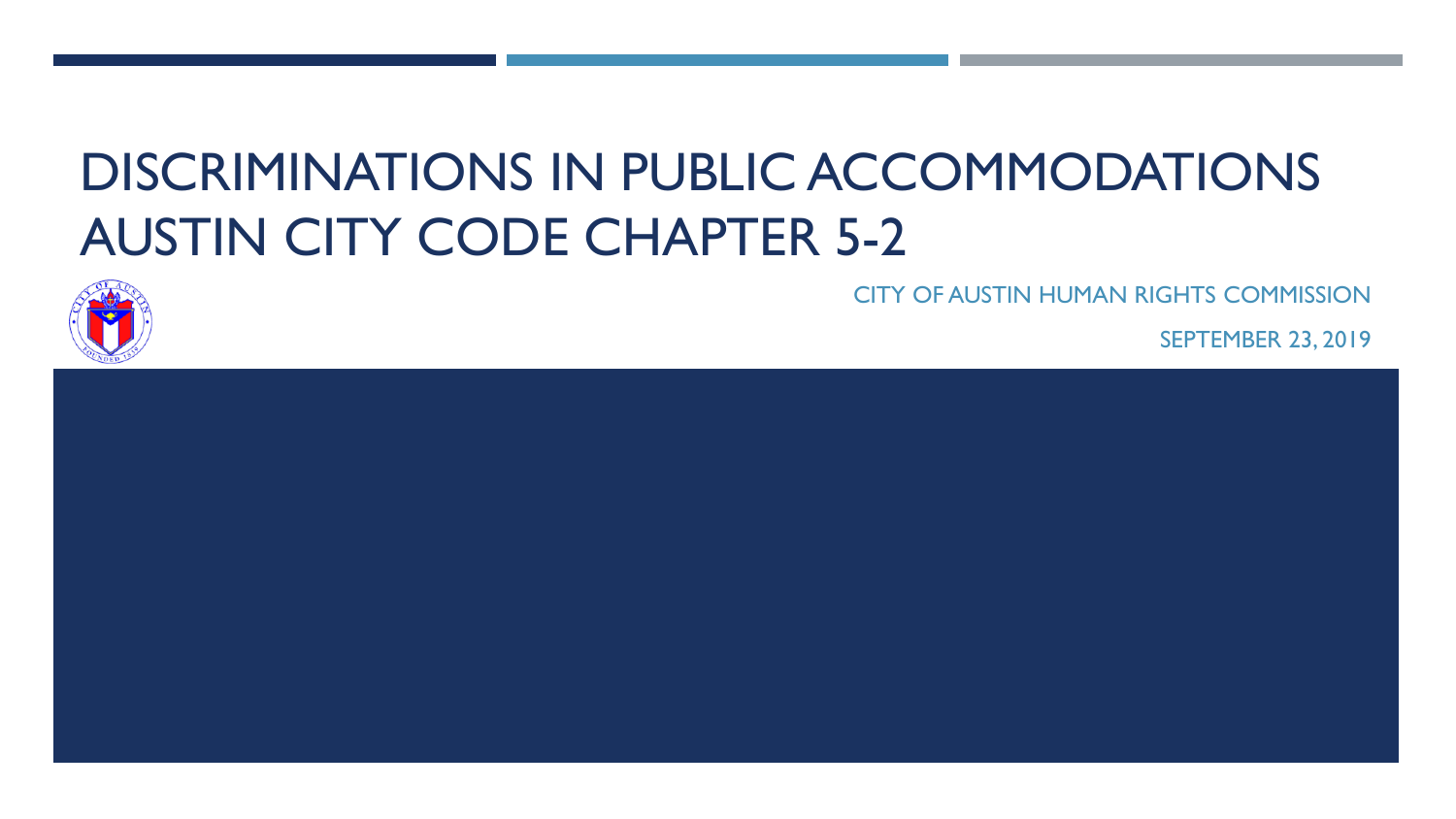#### **POLICY**

It is the policy of the City to bring about through fair, orderly and lawful procedures, the opportunity of each person to obtain goods and services in a public accommodation without regard to race, color, religion, sex, sexual orientation, gender identity, national origin, age, or disability.

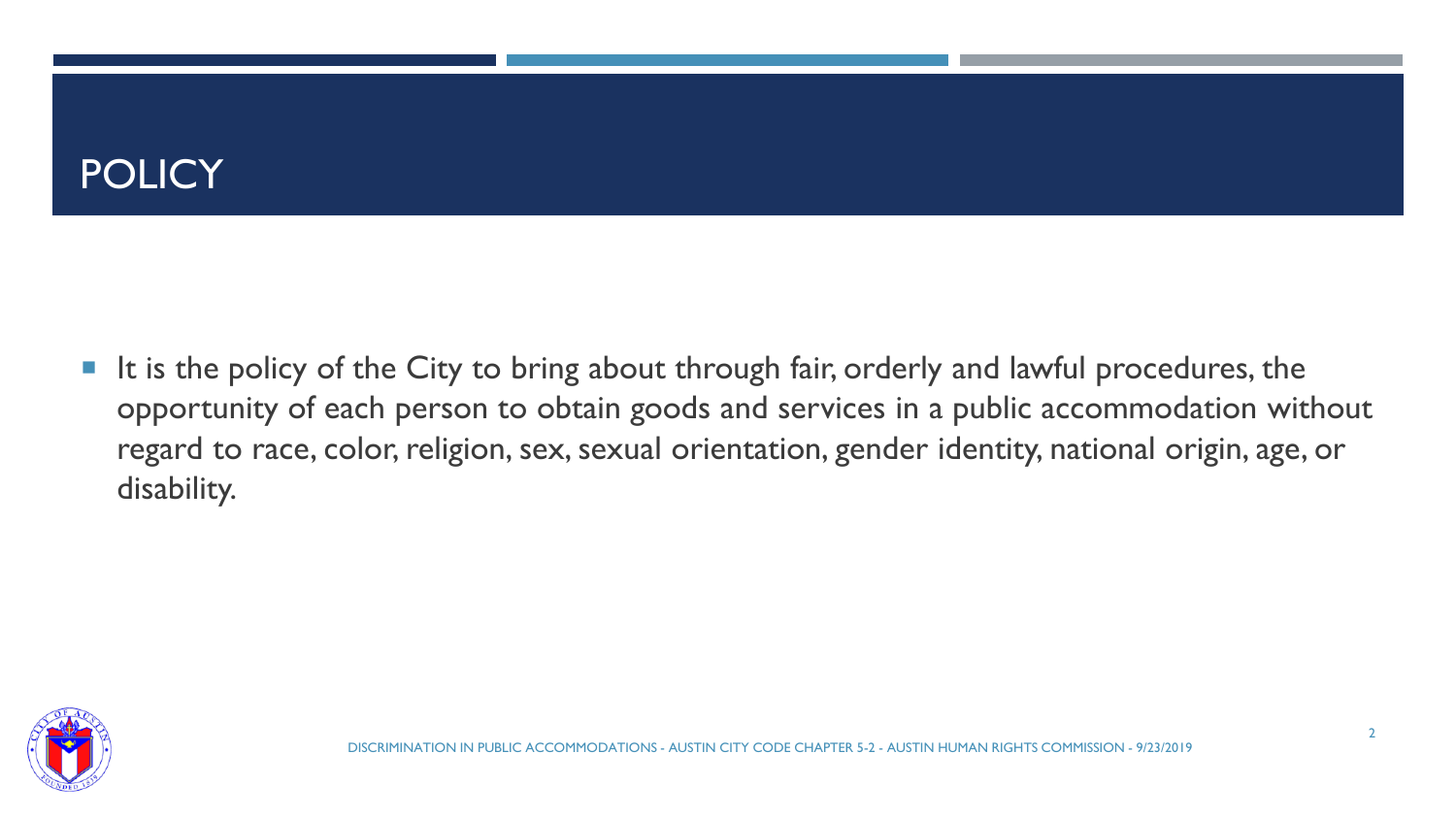## **POLICY**

- This policy recognizes that individuals possess the right to obtain goods and services in a public accommodation without regard to race, color, religion, sex, sexual orientation, gender identity, national origin, age, or disability.
- This policy also recognizes that denying such rights because of race, color, religion, sex, sexual orientation, gender identity, national origin, age, or disability:
	- **I** is detrimental to the health, safety and welfare of the inhabitants of the City and
	- **EXT** constitutes an unjust denial or deprivation of these inalienable rights within the power and the proper responsibility of government to prevent.

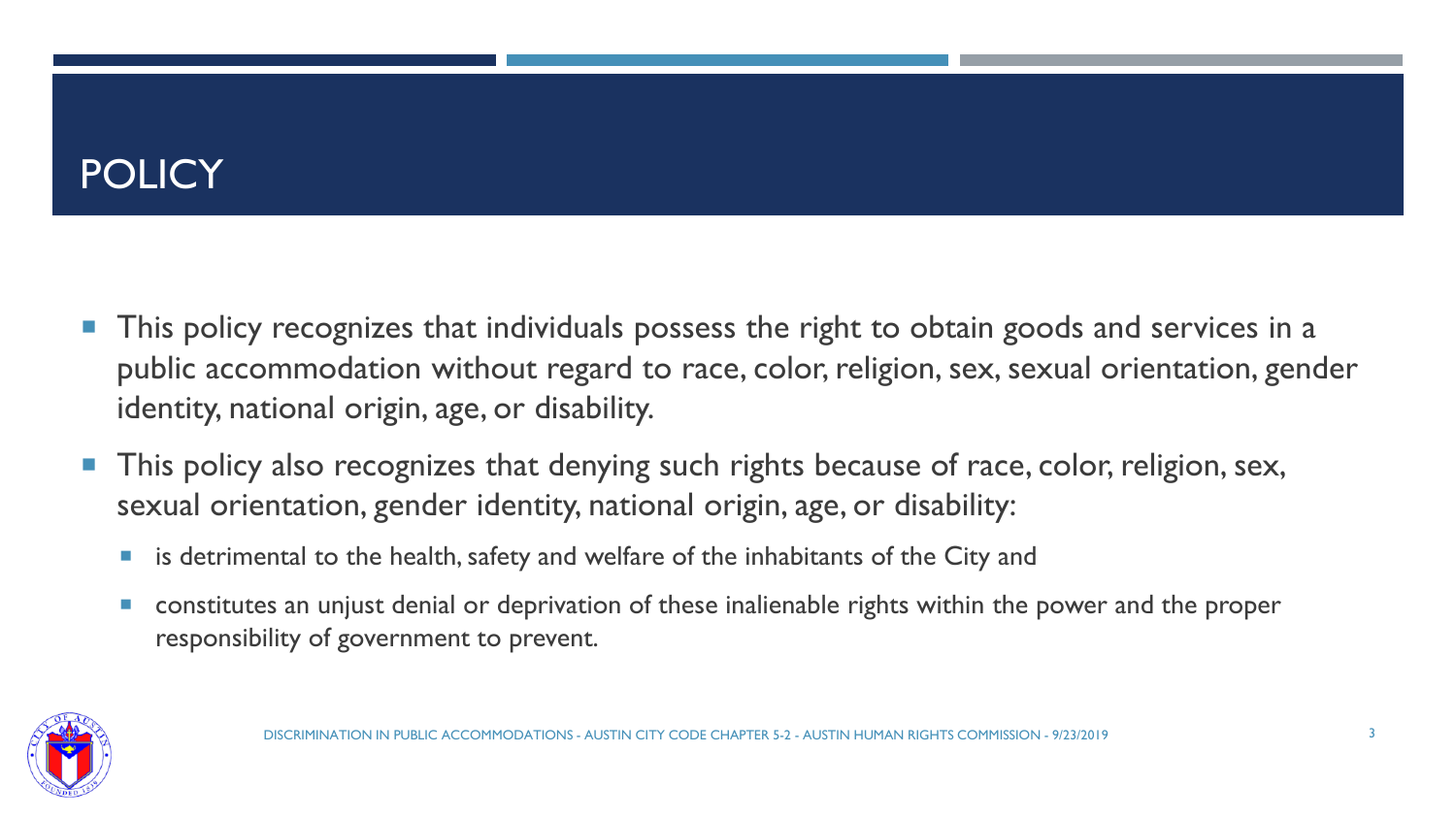#### **DISCRIMINATION**

**The direct or indirect exclusion, distinction, segregation, limitation, refusal, denial or any** other differentiation in the treatment of a person because of the individual's race, color, religion, sex, sexual orientation, gender identity, national origin, age, or disability in a public accommodation.

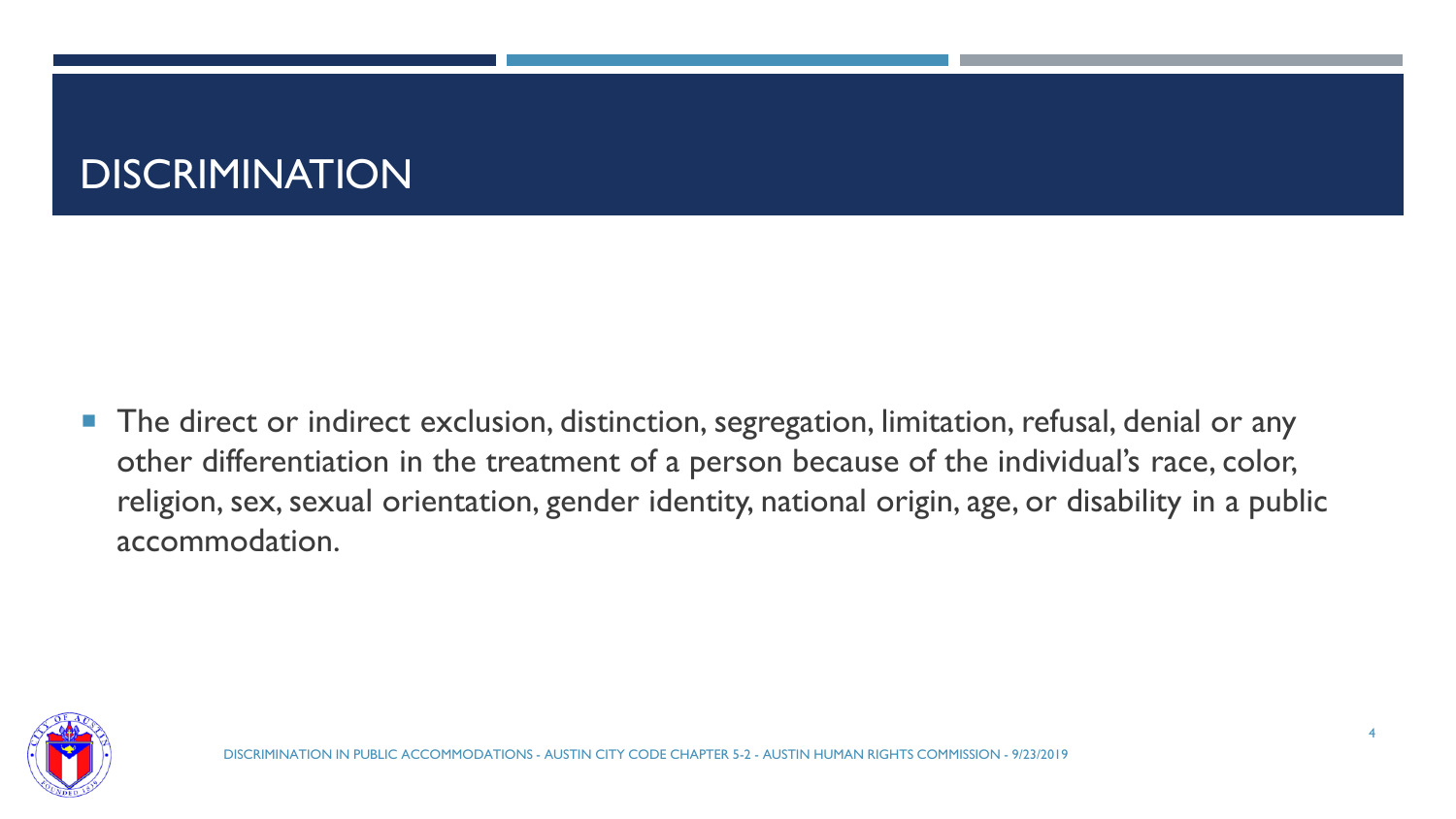### PUBLIC ACCOMMODATION

- an inn, hotel, motel or other lodging establishment for transient guests, excluding an establishment:
	- located in a building with five or less rooms for rent or hire and
	- occupied by the owner or operation as a primary residence;
- a restaurant, cafeteria, lunchroom, lunch counter, soda fountain, or other facility principally engaged in selling food for consumption on the premises, including a facility located on the premises of a retail establishment or a gasoline station;
- a movie theatre, theater, concert hall, sports arena, stadium, or other place of exhibition or entertainment;

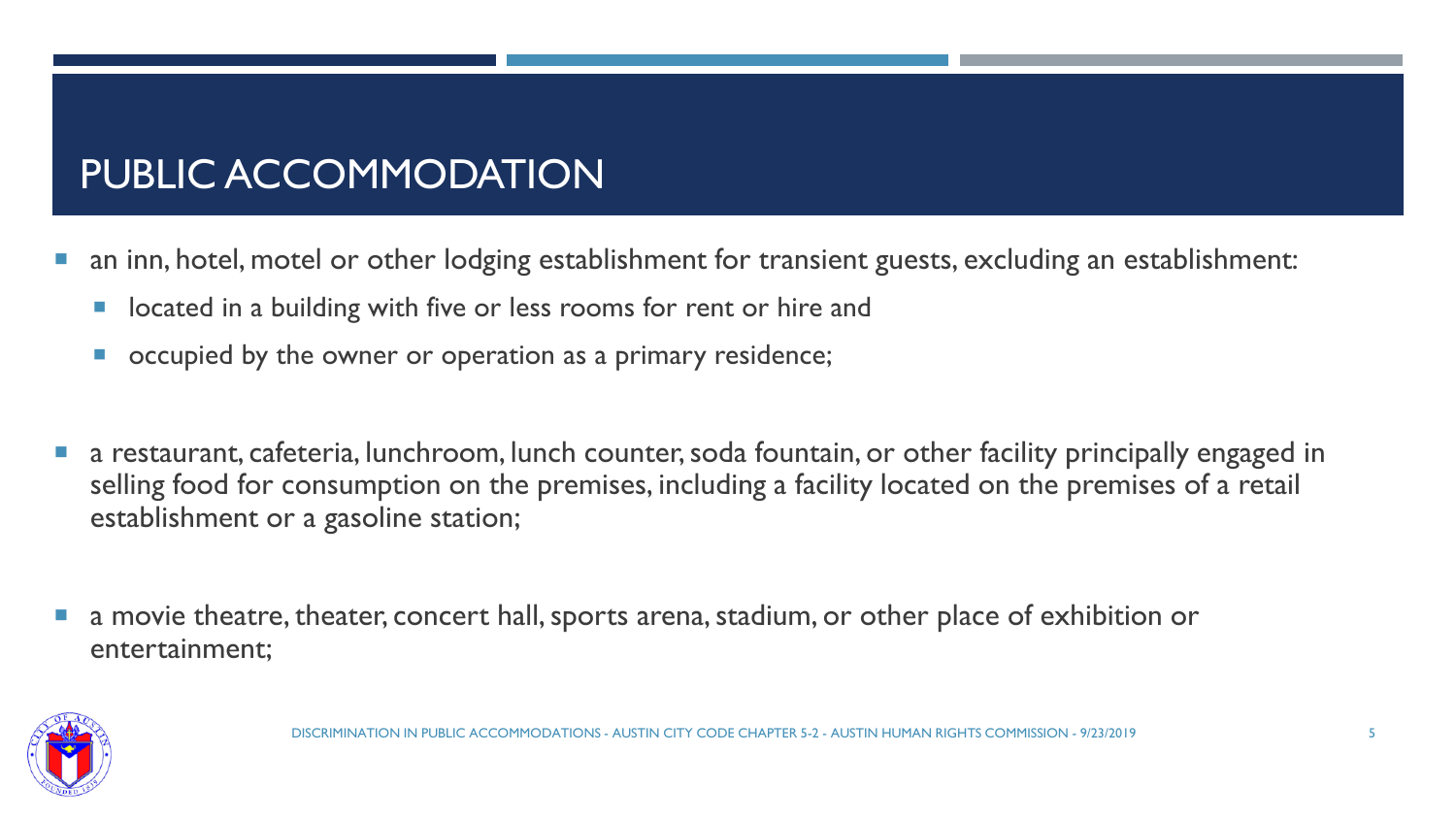### PUBLIC ACCOMMODATION

- **a** bar, tavern, pub, drinking establishment, or facility where alcoholic beverages are served for consumption on the premises;
- **a** retail establishment that sells goods or services; and
- an establishment within an establishment and an establishment which holds itself out as serving patrons of a covered establishment.

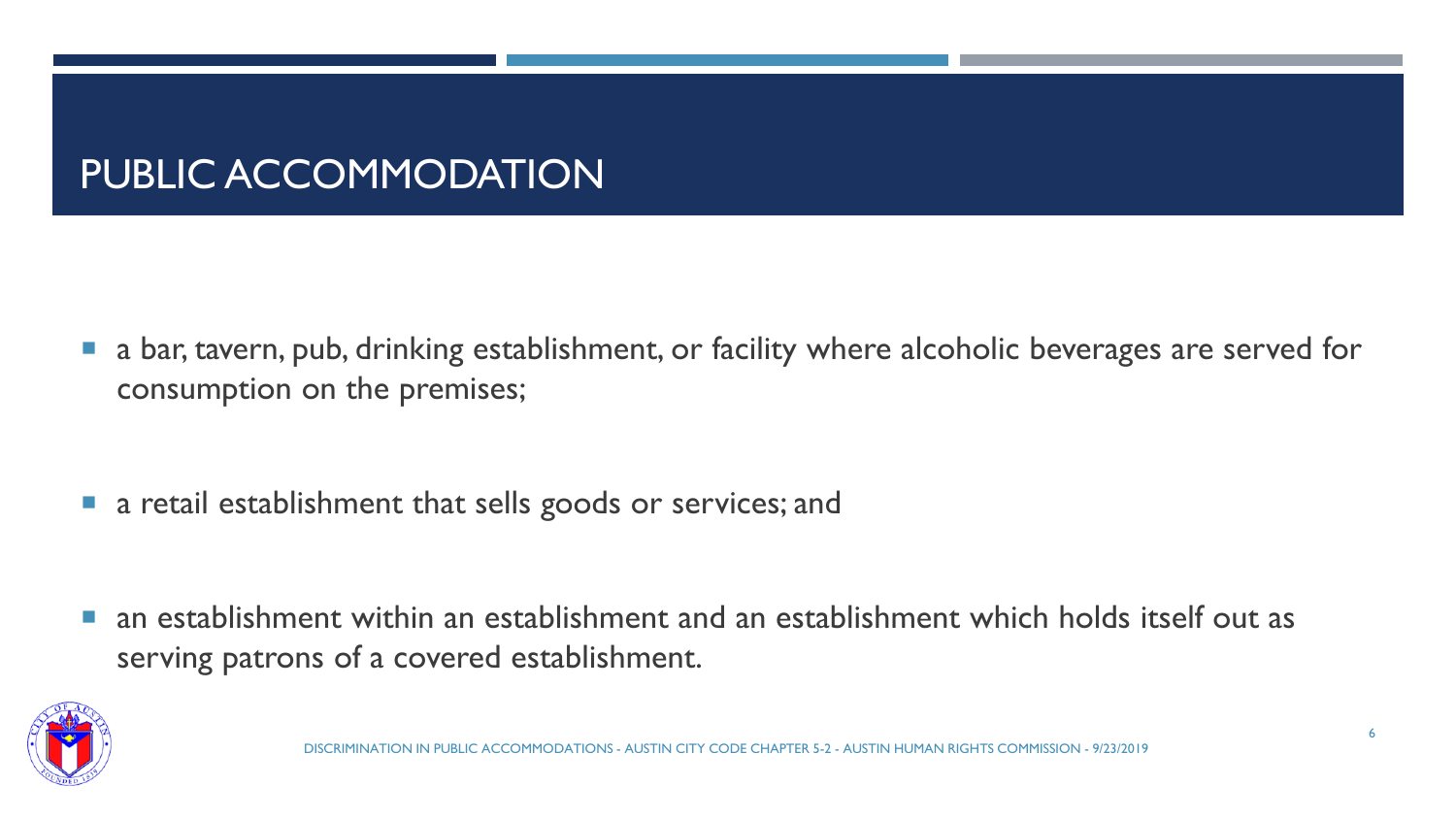### **REQUIRES**

 A person, including the owner, operator, or lessee of a public accommodation **must provide** full and equal enjoyment of the goods, services, facilities, privileges, advantages, and accommodations of a public accommodation, without discrimination or segregation because of race, color, religion, sex, sexual orientation, gender identity, national origin, age, or disability.

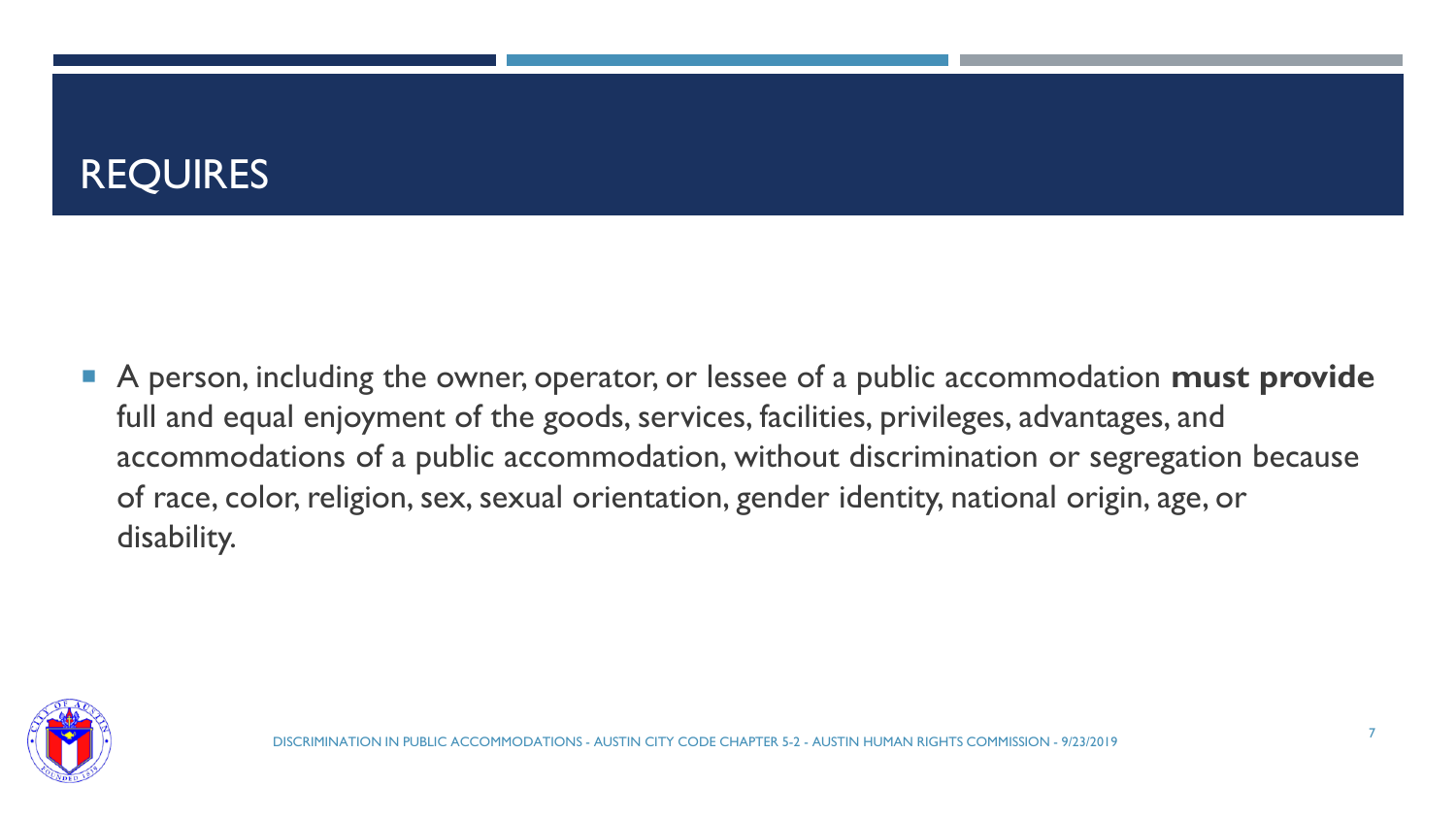#### **PROHIBITS**

 A person, including the owner, operator, or lessee of a public accommodation **may not**  directly or indirectly exclude, segregate, limit, refuse or deny a person the accommodations, advantages, facilities, benefits, privileges, services, or goods of the public accommodation because of race, color, religion, sex, sexual orientation, gender identification, national origin, age, or disability.